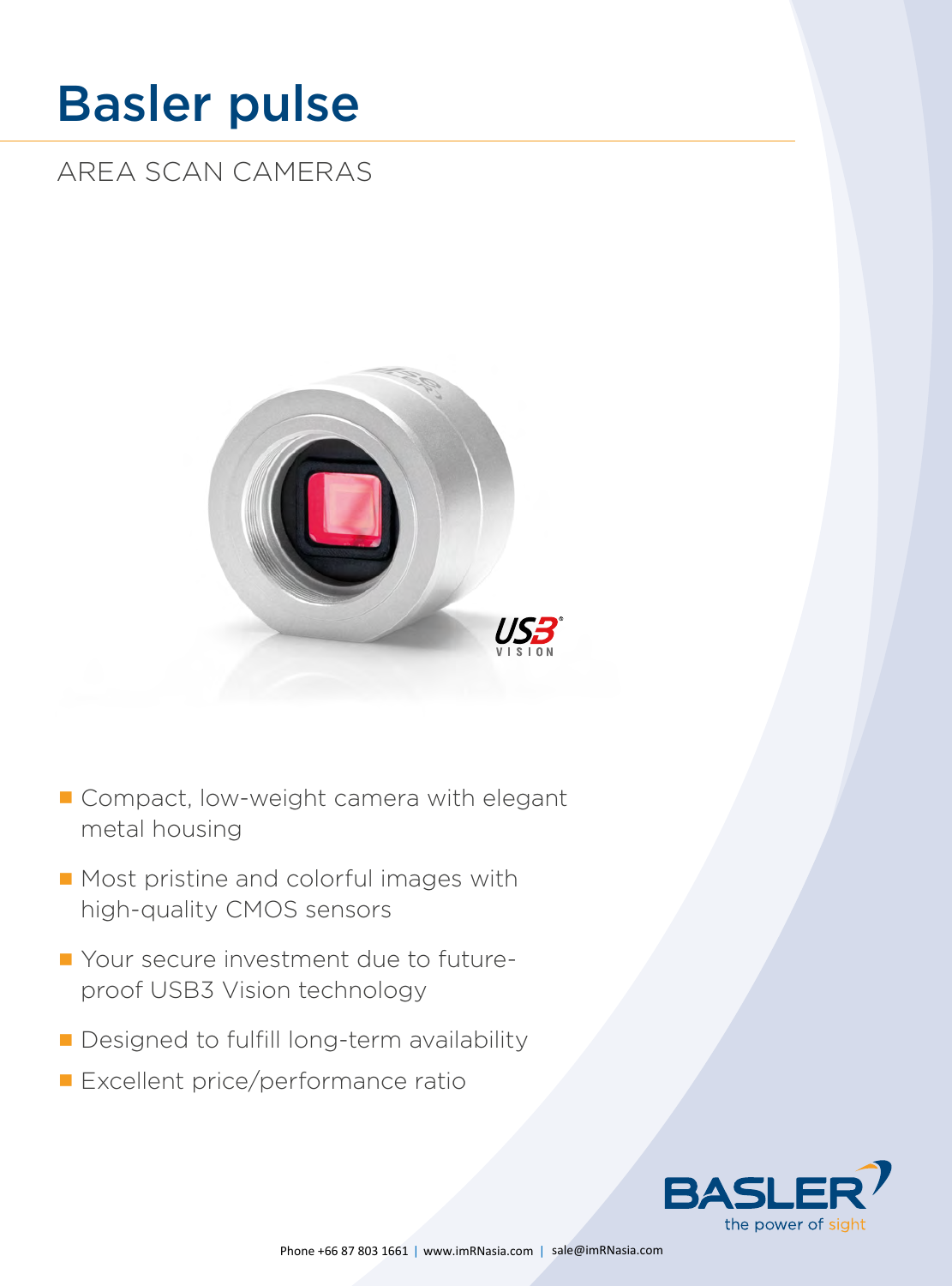### OVERVIEW

### Basler pulse – Your New Sophisticated Partner in Elegant Design

In over 25 years of experience in the vision industry, we have gathered the technical expertise to develop cameras with the highest quality standards and very attractive pricing. The pulse camera series has been developed to meet the requirements of a broad variety of vision applications, and combines the established Basler quality with a lightweight and small-size metal housing.

The Basler pulse is an ideal mix of latest technology and sharp design. It offers a robust yet high quality metal housing with tripod socket, and a CS-mount which can easily be converted to C- or S-mount. Equipped with the future-proof USB3 Vision interface, the Basler pulse has great stability and impressively low power consumption – only 1.3 watts. It also provides backwards compatibility to USB 2.0.

With PGI, the pulse camera offers a proprietary new feature set. PGI is a powerful in-camera image optimization that improves your images using the full speed of your camera, and has a unique combination of features consisting of 5x5 debayering, color-anti-aliasing, denoising and improved sharpness. This gives you the opportunity to get the best pictures directly from your camera without any additional CPU load. Use the options of Basler pylon Camera Software Suite to enable PGI, or change settings for selected PGI components for optimal results. Learn more about PGI at *<www.baslerweb.com/PGI>*.

This compact camera is available with the newest generation of CMOS sensor technology. These sensors come with global or rolling shutter, and are available in a broad variety of resolutions from 1.2 MP up to 5 MP. Thanks to frame rates from 14 up to 60 fps, this series is also a very good choice for live images. The new image enhancement algorithms offer precise image adjustments for specific project requirements as well as for human vision.

### **The Basler pulse is suitable for the following applications, and several more:**

- $\blacksquare$  Educational, routine, and scientific microscopy
- Laboratory scientific, diagnostic equipment, and automation
- **Ophthalmology**
- **Dermatology**
- $\blacksquare$  Patient positioning control and virtual patient observation
- Border and access control
- $\blacksquare$  People recognition, counting, and tracking
- In-vehicle automatic license plate recognition (ALPR)
- **N** Wheel alignment

If you are looking for a sophisticated high-quality camera, the Basler pulse is the right solution for you and your application!

### Your benefits include:

- Compactness: Very low weight, small size and low power consumption
- Easy system integration: Robust and high quality metal housing incl. CS-mount and tripod socket
- Long-term availability of camera series
- Secure investment: USB3 Vision interface as one-cable standards-based solution
- Comprehensive support for your operating system
- Excellent price/performance ratio



Phone +66 87 803 1661 | www.imRNasia.com | sale@imRNasia.com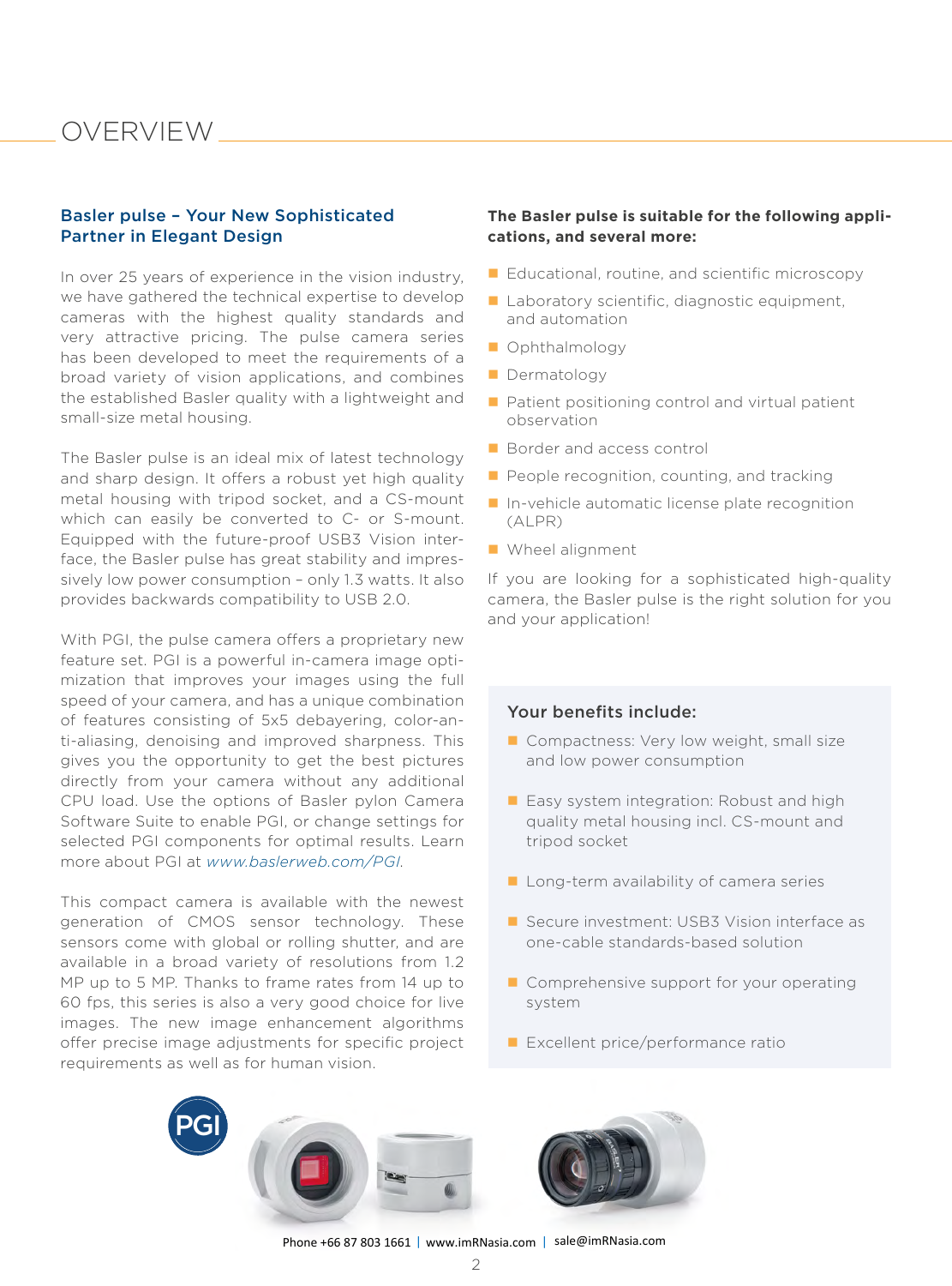## TYPICAL APPLICATIONS

### **Microscopy**

In digital microscopy, cameras for image acquisition and processing must provide outstanding image quality, excellent color fidelity, fast live images and short reaction times. Clear contrasts are essential for real-time monitoring, documentation or reproducible analytics.

The pulse provides all these features, making it a great fit for educational practice, routine laboratory, scientific applications or process/quality control. With its multiple resolution options, USB 3.0 interface, one-cable solution and sophisticated design, the pulse is a natural choice for a broad range of microscopy applications.

#### **Dermatology**

In dermatology, it is crucial to watch, document and analyze skin texture, especially in the context of early cancer diagnosis. Skin lesions are assessed and documented, and wound repair processes monitored. In cosmetics, high resolution images of skin, hair and scalp are used to measure and analyze a variety of health parameters.

The pulse camera offers elegant design, durable housing, and outstanding image quality. With its small size, ease of integration and operation, it is a suitable choice for dermatoscopy or cosmetic skin analysis.

#### **People Recognition, Counting and Tracking**

In retail shops, cameras support counting and tracking of people to record customer behavior. Heat maps can define areas of interest such as in advertising panels and grocery displays. Together with face recognition software, a customer's age, gender or ethnicity can be identified. This counting and profiling data helps to optimize advertisement or product arrangements in stores. With high image quality of up to 5 MP, the pulse series is a perfect fit to provide data for precise profiling of customers and their behavior. Its small and elegant metal housing ensures a discreet installation.

### **In-Vehicle Automatic License Plate Recognition**

Cameras deliver images for automatic license plate recognition (ALPR), to support enforcement, tolling and police investigation. Equipped with the simple-to-use USB 3.0 interface and tripod socket, the pulse camera can easily be integrated into these mass surveillance systems. For in-vehicle use, this system blends in well due to its compact, elegant housing and one-cable set-up. With the Aptina AR0134 (1.2 MP global shutter) sensor, the pulse provides high image quality even with low light conditions or moving targets, for a very attractive price.







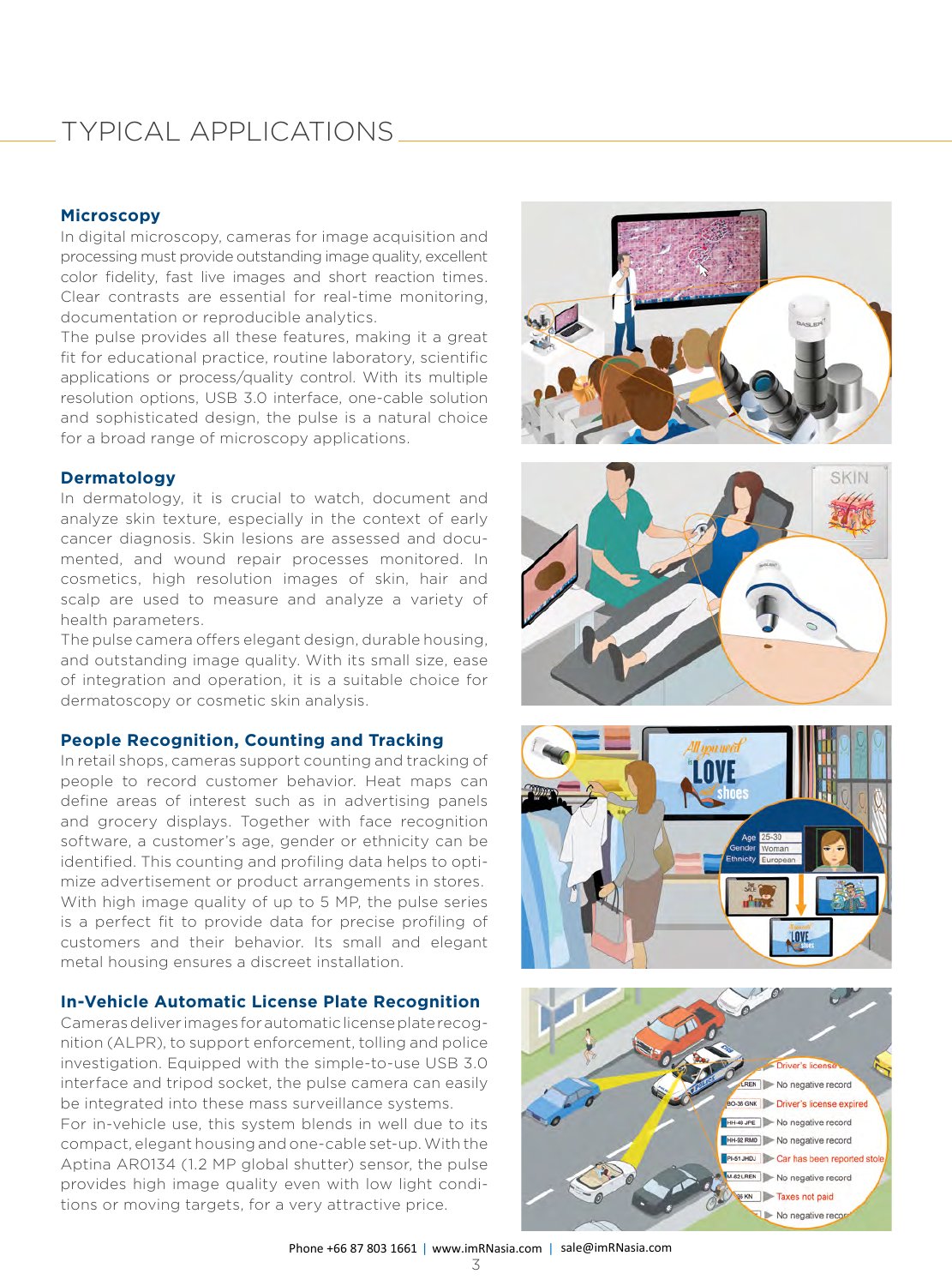### SOFTWARE

### Basler pylon Camera Software Suite

The pylon Camera Software Suite operates with all Basler line scan and area scan cameras - no matter what interface they use. It offers stable, reliable and flexible data exchange between Basler cameras and PCs, for Windows and Linux on x86 as well as on ARM based systems and OS X – at a very low CPU load.



The architecture of the pylon Camera Software Suite is based on GenICam Technology, which offers you easy access to the newest camera models and the latest features. Changes to an existing camera device in your application essentially become a plug-and-play process.

An easy-to-use set of tools lets you configure the camera's interface. Use the **pylon Viewer** to set camera parameters, to capture and display images, and to evaluate the camera.

The pylon **USB3 Vision Driver** fully supports the USB3 Vision standard. It allows Basler USB 3.0 cameras to use the full speed and bandwidth of USB 3.0 for image transmission while reducing resource load and using off-the-shelf hardware components.

The **pylon GigE Vision Drivers** quickly separate incoming packets carrying image data from other traffic on the network and make the data available for use by your vision application while requiring the lowest CPU resources.

The pylon **IEEE 1394b Driver** gives you access to a well-established interface technology, and the pylon **Camera Link Configuration Driver** offers comfortable access to all camera parameters of Basler's latest Camera Link families ace, aviator, and racer.

of an adapter to communicate with the systems I²C interface. A ready to use sample adapter implementation is also provided.

The pylon Camera Software Suite also contains a powerful SDK that supports any type of application development. The pylon package contains the following main modules. Each one can be individually selected/ unselected during the installation process, preventing the installation of unneeded modules on your system:

- **USB3 Vision Driver**
- GigE Vision Filter Driver
- GigE Vision Performance Driver
- **IEEE 1394 Driver**
- **BCON Adapter API**
- Camera Link Serial Communication Driver
- **pylon Viewer**
- SDK for all cameras; C, C++, .NET (C#, [VB.NET,](http://VB.NET) ...); the 'pylon for Linux' version only supports the GigE and USB 3.0 interface via a C++ API

The **BCON Adapter API** allows easy implementation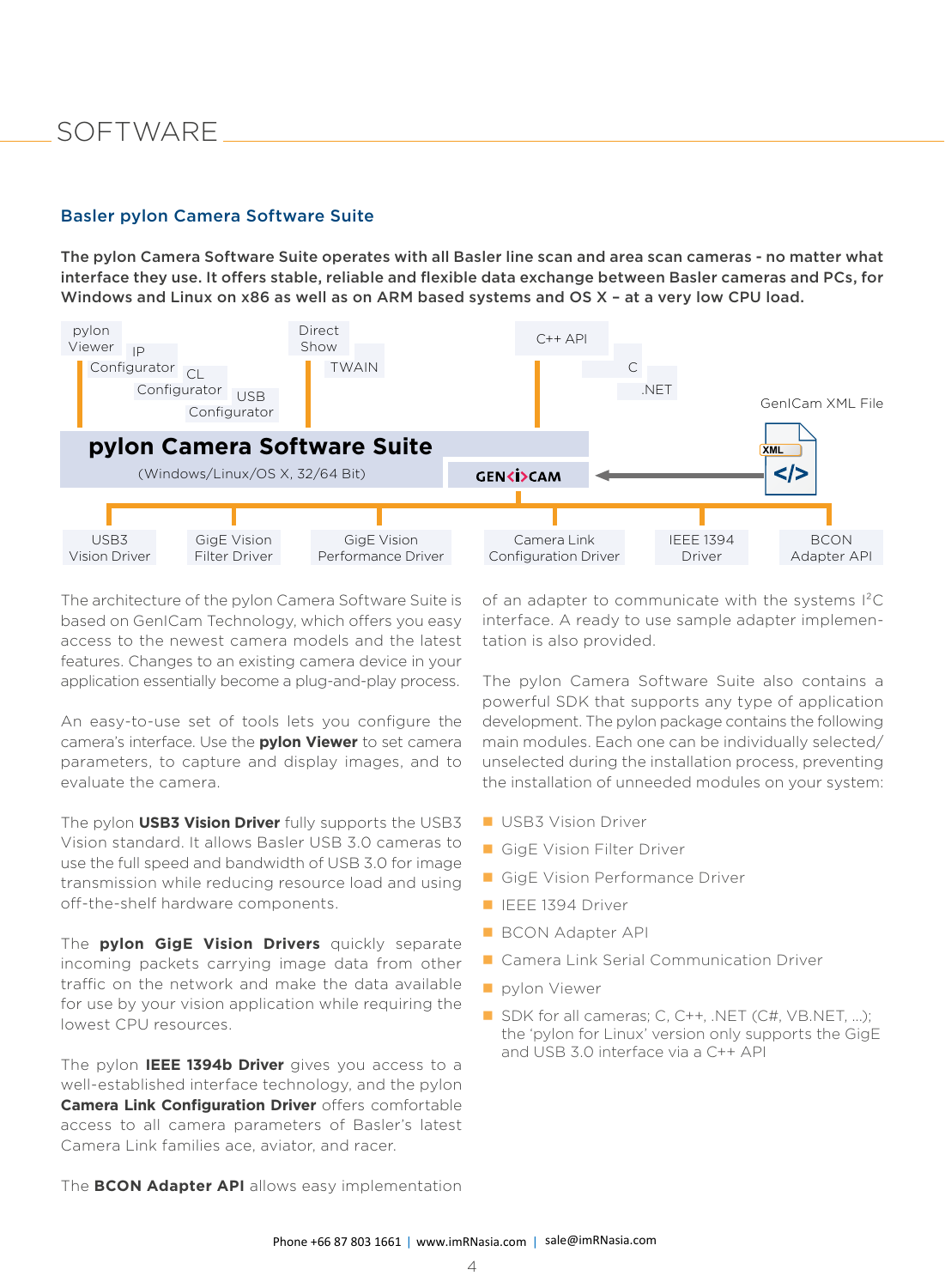# TECHNICAL DETAILS

### Specifications



| <b>Basler pulse</b>               | puA1280-54um/uc                                                      | puA1600-60um/uc         |                          | puA1920-30um/uc puA2500-14um/uc |
|-----------------------------------|----------------------------------------------------------------------|-------------------------|--------------------------|---------------------------------|
| <b>Camera</b>                     |                                                                      |                         |                          |                                 |
| Resolution ( $H \times V$ pixels) | $1280 \times 960$                                                    | 1600 × 1200             | 1920×1080                | 2592×1944                       |
| Sensor                            | Aptina AR0134                                                        | EV76C570                | Aptina MT9P031           | Aptina MT9P031                  |
| Sensor Size (optical)             | 1/3''                                                                | 1/1.8"                  | 1/3.7"                   | $1/2.5$ "                       |
| Sensor Technology                 | CMOS, global<br>shutter                                              | CMOS, global<br>shutter | CMOS, rolling<br>shutter | CMOS, rolling<br>shutter        |
| Pixel Size [µm <sup>2</sup> ]     | $3.75 \times 3.75$                                                   | $4.5 \times 4.5$        | $2.2 \times 2.2$         | $2.2 \times 2.2$                |
| Frame Rate [fps]                  | 54                                                                   | 60                      | 30                       | 14                              |
| Mono/Color                        | Mono/Color                                                           |                         |                          |                                 |
| Video Output Format               | Mono (8,12), YUV 4:2:2 Packed (YCbCr 422), Bayer (8,12), RGB         |                         |                          |                                 |
| Interface                         | <b>USB 3.0</b>                                                       |                         |                          |                                 |
| <b>Exposure Control</b>           | Programmable via the camera API                                      |                         |                          |                                 |
| <b>Mechanical/Electrical</b>      |                                                                      |                         |                          |                                 |
| Dimensions (d × L)                | 38.8 mm × 28.2 mm                                                    |                         |                          |                                 |
| <b>Housing Temperature</b>        | Up to 50°C                                                           |                         |                          |                                 |
| Lens Mount                        | CS-mount                                                             |                         |                          |                                 |
| Power Requirements                | Via USB 3.0 interface                                                |                         |                          |                                 |
| Power Suspend Mode                | Yes, less than 20 mW, configurable                                   |                         |                          |                                 |
| Power Consumption (typical)       | $-1.3W$                                                              |                         |                          |                                 |
| Weight (typical)                  | $<$ 60 g                                                             |                         |                          |                                 |
| Conformity                        | CE, RoHS, UL, USB3 Vision, USB-IF (in preparation)                   |                         |                          |                                 |
| Software/Driver                   |                                                                      |                         |                          |                                 |
| Driver                            | Basler pylon Camera Software Suite or 3rd party USB3 Vision Software |                         |                          |                                 |
| <b>Operating System</b>           | Windows, Linux, Mac OS X                                             |                         |                          |                                 |
| Conformity                        | <b>USB3 Vision, GenICam</b>                                          |                         |                          |                                 |

### Dimensions (in mm)

 $\overline{1}$